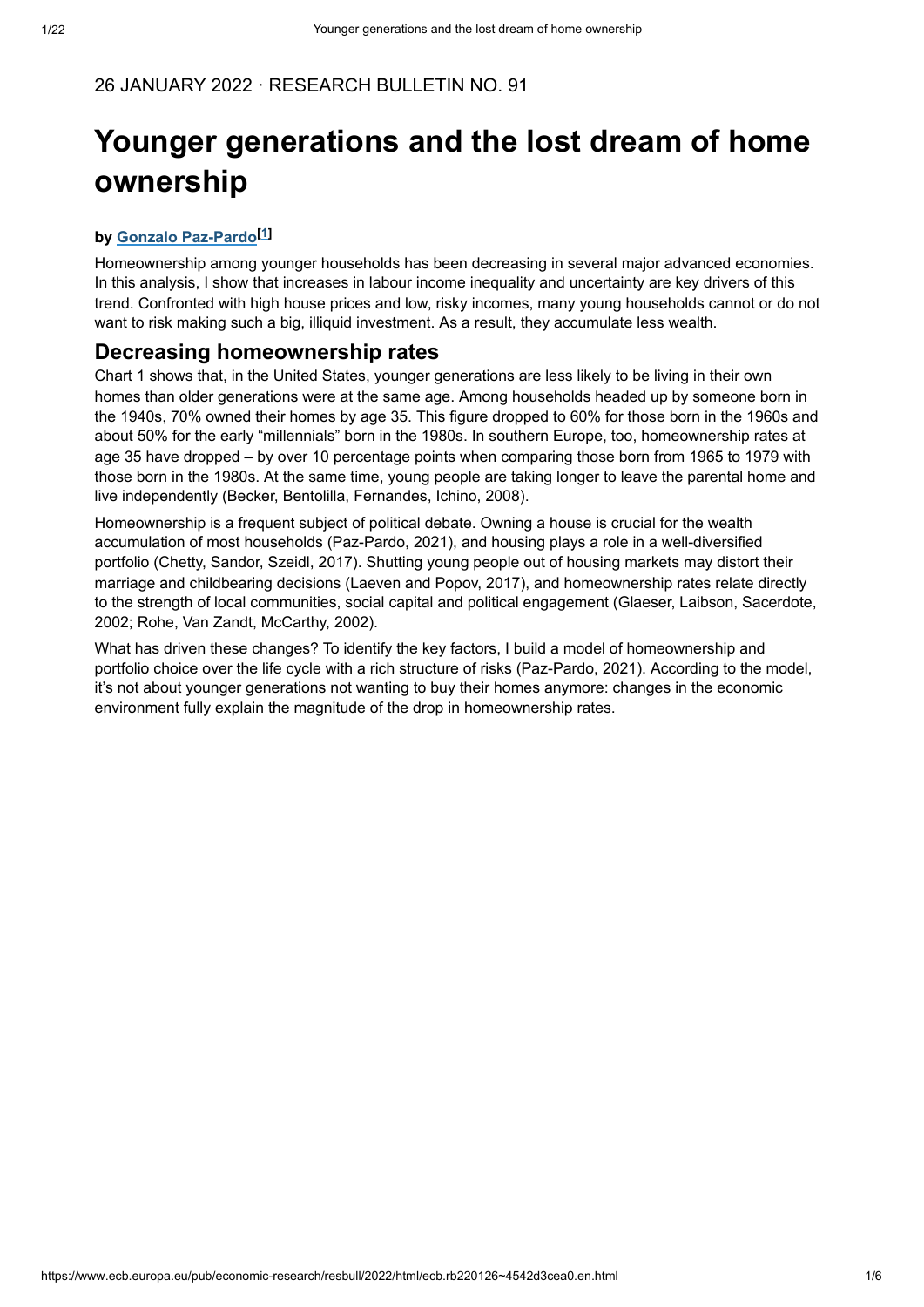# **Chart 1**

Homeownership rates by age and decade of birth



# **United States**





# **Southern Europe**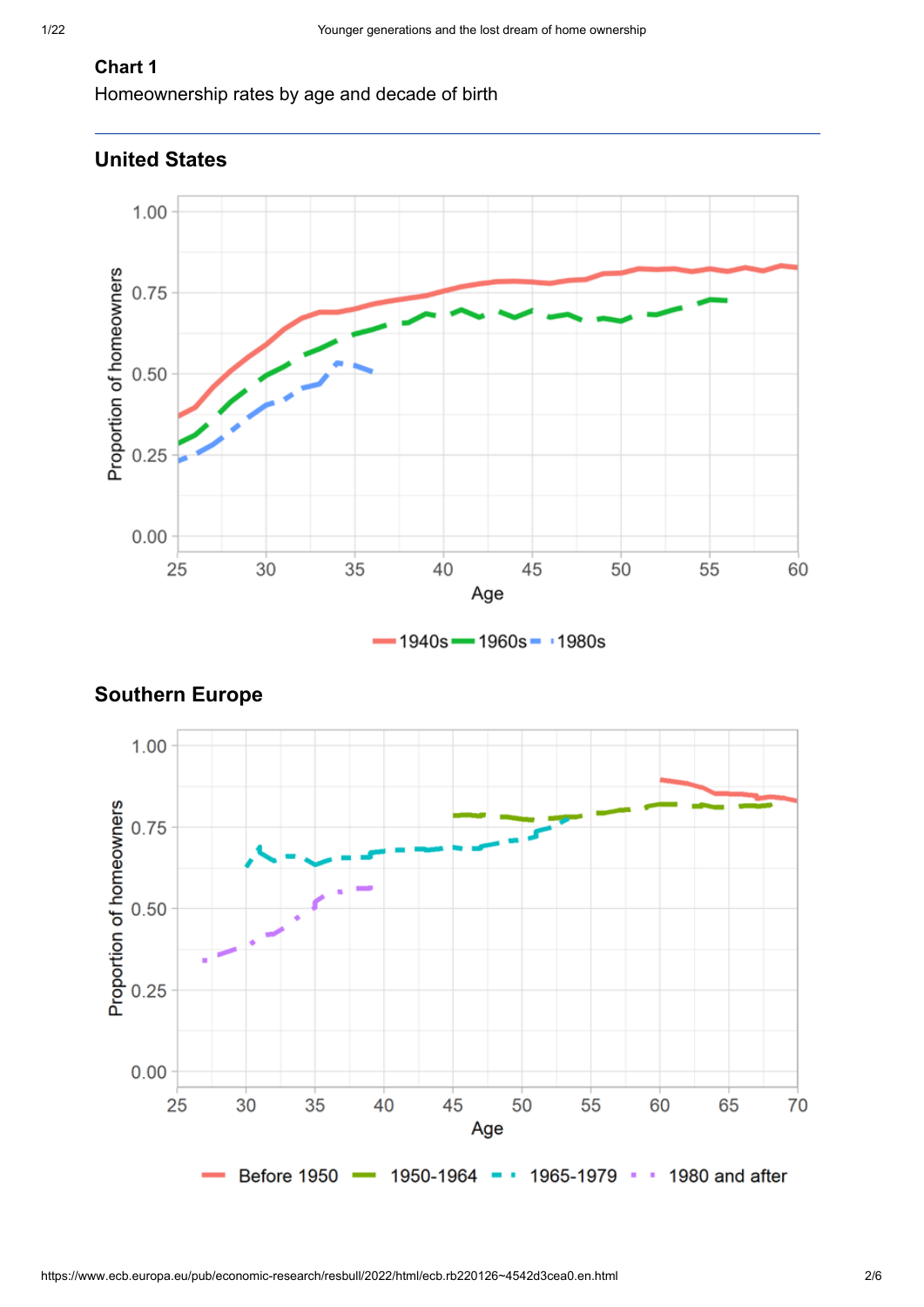Source: Own elaboration based on the Panel Study of Income Dynamics (PSID; top panel) and the Household Finance and Consumption Survey (HFCS; bottom panel). Southern Europe is a population-weighted average of Greece, Spain, Italy, Cyprus, Malta and Portugal. The graph represents the share of households that are living in owner-occupied housing, by age and decade of birth of the head of household (reference man for PSID data; reference person following the Canberra Group statistical criterion for the HFCS, which is usually the highest-earning member of a couple).

# **Role of changes in the labour market**

#### **Table 1**

Relative contributions of different factors to changes in homeownership rates, age 30

|                                  | 1960s generation |       | 1980s generation |    |
|----------------------------------|------------------|-------|------------------|----|
| Labour market income dynamics    | 68               |       | 73               |    |
| Initial inequality               |                  | 61    |                  | 41 |
| <b>Risk</b>                      |                  | 7     |                  | 32 |
| Asset returns and business cycle | 33               |       | 90               |    |
| House price trend                |                  | 63    |                  | 45 |
| <b>Cyclical factors</b>          |                  | $-30$ |                  | 45 |
| Borrowing conditions             | 0                |       | $-68$            |    |
| Other factors                    | $-1$             |       | 5                |    |

Note: This table summarizes the contribution of different factors to the drop in homeownership rates, according to model counterfactuals. The percentage values represent the share of the drop in homeownership rates (when comparing the 1960s and 1980s generations, respectively, to the 1940s generation) accounted for by one particular factor, taking into account its contribution to possible interaction effects. Negative values imply positive contributions to homeownership, and the right-hand column within each generation represents the breakdown of the components in the left-hand column.

Changes in earnings explain more than half of the decrease in homeownership rates (Table 1). For younger generations, career-long positions have become ever scarcer, unemployment spells are longer, and earnings inequality has increased (see Acemoglu and Autor, 2011; Goldin and Katz, 2009). $^{[2]}$  While the labour incomes of high earners have increased substantially over time in real terms, those on lower incomes have seen their real earnings stagnate or decrease. As a result, they find it harder to buy a home. Why? There are almost no homes on the market below a certain minimum price, quality or size threshold. Households too poor to access a mortgage for that minimum amount are thus shut out of the housing market.

According to the decomposition, earnings inequality accounts for 61% of the drop in homeownership rates for the 1960s generation. For those born in the 1980s, earnings volatility also plays an important role, explaining 32% of the drop at age 30. With less stable incomes, households are wary of making a large investment like buying a home and of assuming a large amount of gross debt. As a result, they stay renters for longer (Fisher and Gervais, 2011).

# **Favourable labour and housing markets at young ages are crucial**

Over the past 60 years, the price of the median home has been gradually increasing relative to the median income. This evolution, which can be linked to cohort sizes, housing supply constraints, land-use policies, building regulations, housing characteristics, and other policies and institutions, was also a key reason for the reduction in homeownership.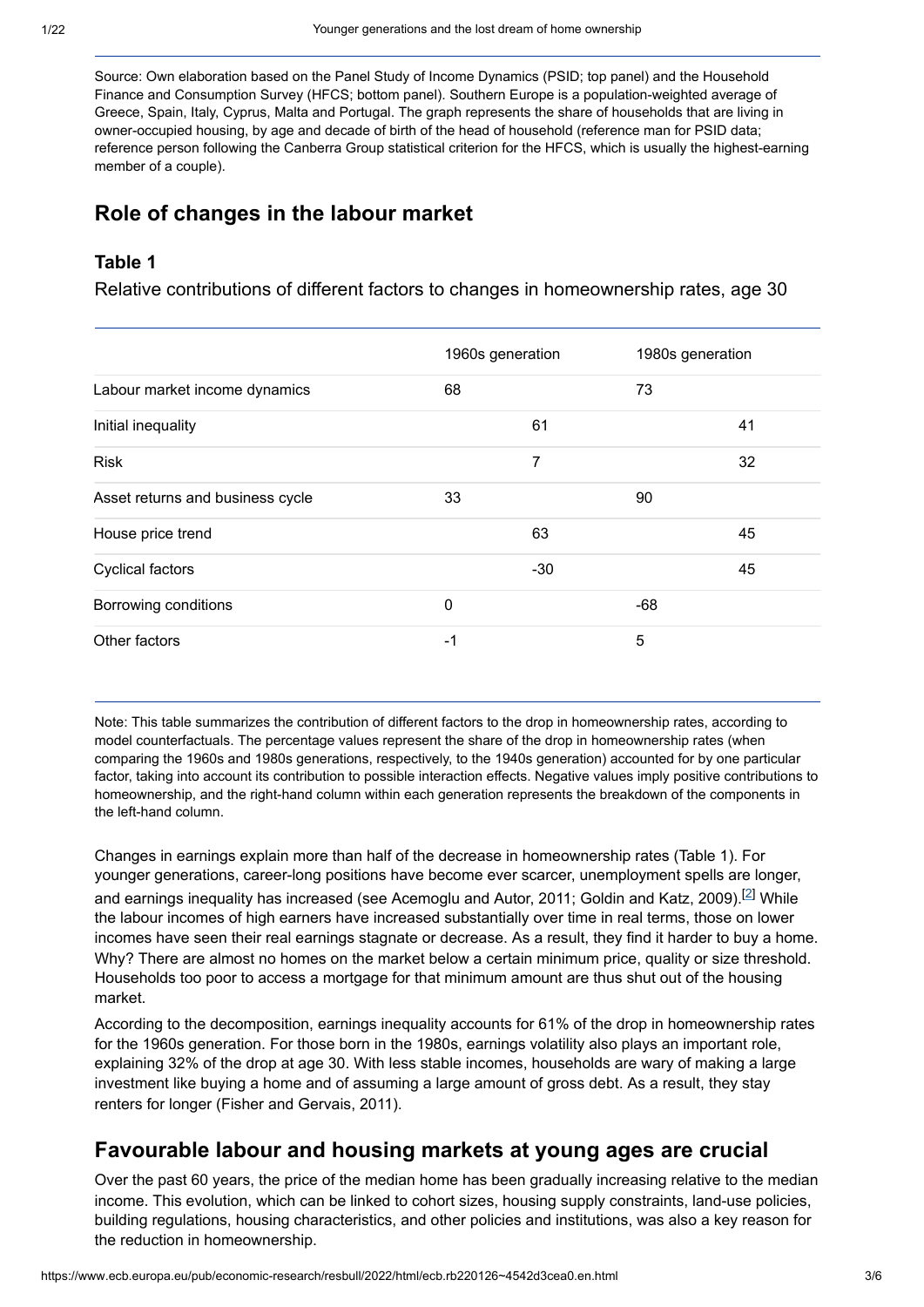The timing of fluctuations in house prices and the business cycle can leave a permanent mark on a generation. For instance, a generation that benefits from low house prices during its prime homebuying years is likely to be composed of more homeowners. And once households become homeowners, they tend to stay homeowners for most of their lives. Those born in the 1960s entered the housing market at a time when house prices were cyclically low, which helped counter other, negative forces impacting homeownership. For those born in the 1980s, the opposite was true, compounded by the effect of the 2008 crisis on their earnings.

Borrowing conditions have also fluctuated over time. In particular, loan-to-value (LTV) and loan-to-income (LTI) restrictions on mortgages were relaxed in the lead-up to the global financial crisis and became more stringent afterwards. The model suggests that easier borrowing conditions helped the 1980s generation get onto the housing ladder in the early 2000s.

This decomposition abstracts from general equilibrium effects of earnings dynamics and borrowing conditions on house prices. For instance, easier financing pushed up house prices during this period (Favara and Imbs, 2015), which would moderate its positive contribution to homeownership rates.

# **Implications for wealth accumulation**

For most households, their primary residence is both the largest asset they hold and the majority of their wealth. Households buy houses to save, but also because they enjoy owning or to insure against rising future rents. Besides, homebuying is the only time most households incur substantial leverage, which implies their wealth can increase very rapidly if house prices rise. $^{[3]}$  As a result, a household that is left out of the housing market because of LTI or LTV restrictions might accumulate less wealth than it otherwise would, particularly at a time of low mortgage rates. This channel can reinforce the increase in wealth inequality derived from low real rates (Greenwald, Leombroni, Lustig, Van Nieuwerburgh, 2021).

Younger households are now more likely to participate in the stock market. However, these extra savings in the form of financial wealth do not seem to compensate for the missing housing wealth, as they are concentrated within richer households. In the United States, the median young household is less wealthy than a similar household was 20 years ago (Chart 2), and, because young households frequently hold little equity in their homes, these differences are likely to grow as they age.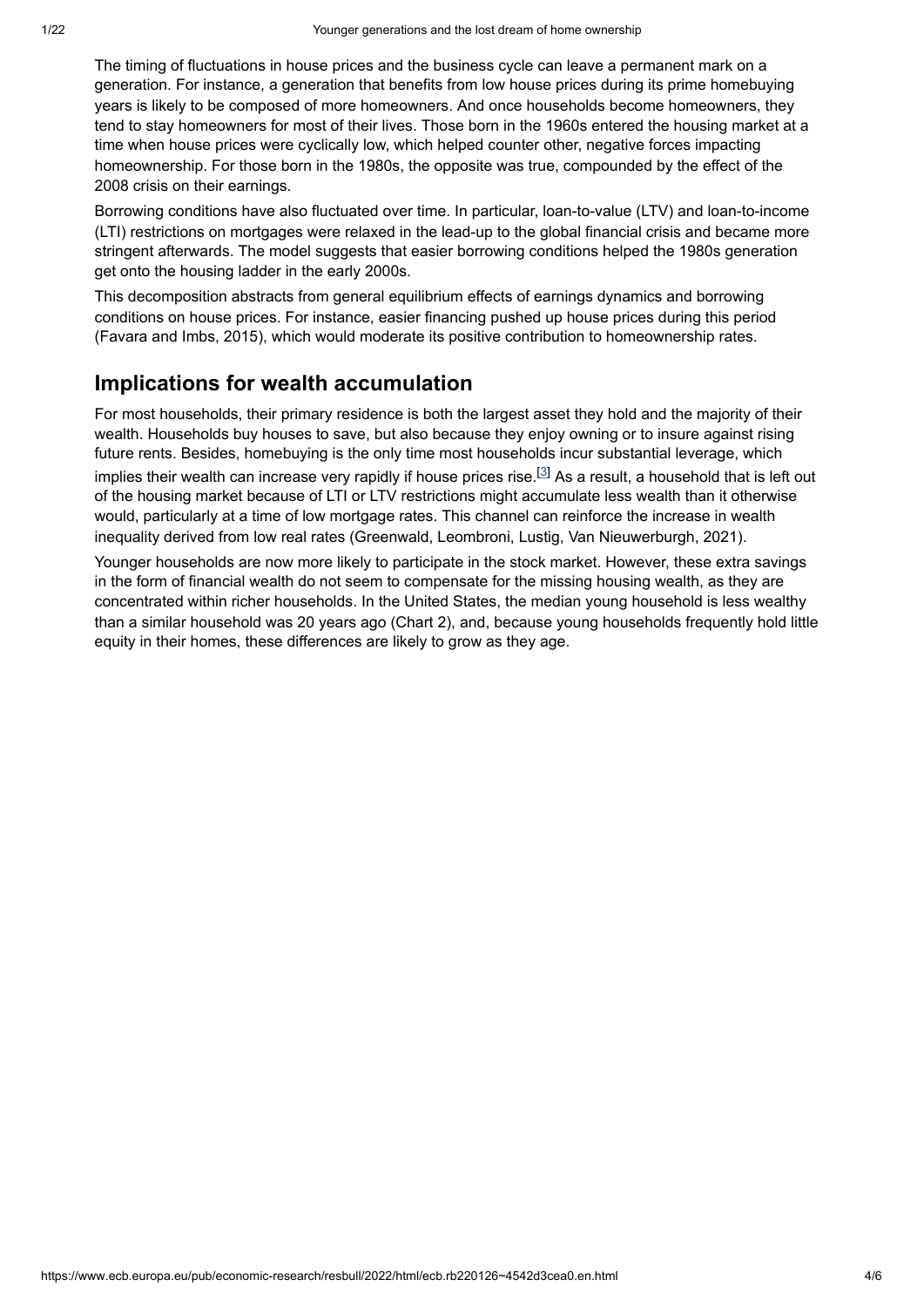#### **Chart 2**

Wealth accumulation by generation



Note: The figure represents the average wealth accumulated by households in a given generation and position in the wealth distribution. Wealth is measured as multiples of average income in the economy at the time (US data, Survey of Consumer Finances).

# **Conclusions**

The evolution of homeownership rates is closely intertwined with labour markets, housing markets and financial conditions. Thus, the design of labour market regulations, fiscal policies and the macroprudential framework should take into account their potential impact on young households trying to get on the housing ladder.

On the one hand, the 2000s boom-bust house price episode showed that there are risks for the financial system associated with highly levered homebuyers, and that building housing stock can divert resources from other productive sectors. On the other hand, a combination of policies that facilitates access to homeownership can help lower wealth inequality and increase social cohesion.

# **References**

Acemoglu, D., and Autor, D. (2011), "Skills, tasks and technologies: Implications for employment and earnings". *Handbook of labor economics,* Vol. 4, pp. 1043-1171, Elsevier.

Becker, S.O., Bentolilla, S., Fernandes, A. and Ichino, A. (2008), "Youth emancipation and perceived job insecurity of parents and children", *Journal of Population Economics*, Vol 23, pp. 1047-1071.

Chetty, R., Sandor, L. and Szeidl, A. (2017), "The effect of housing on portfolio choice" *Journal of Finance*, Vol. 72, No 3, pp. 1171–1212.

Davis, S. J. and Haltiwanger, J. (2014), *Labor market fluidity and economic performance* No. w20479, National Bureau of Economic Research.

Favara, G. and Imbs, J., (2015), "Credit supply and the price of housing", *American Economic Review*, Vol. 105(3), pp.958-92.